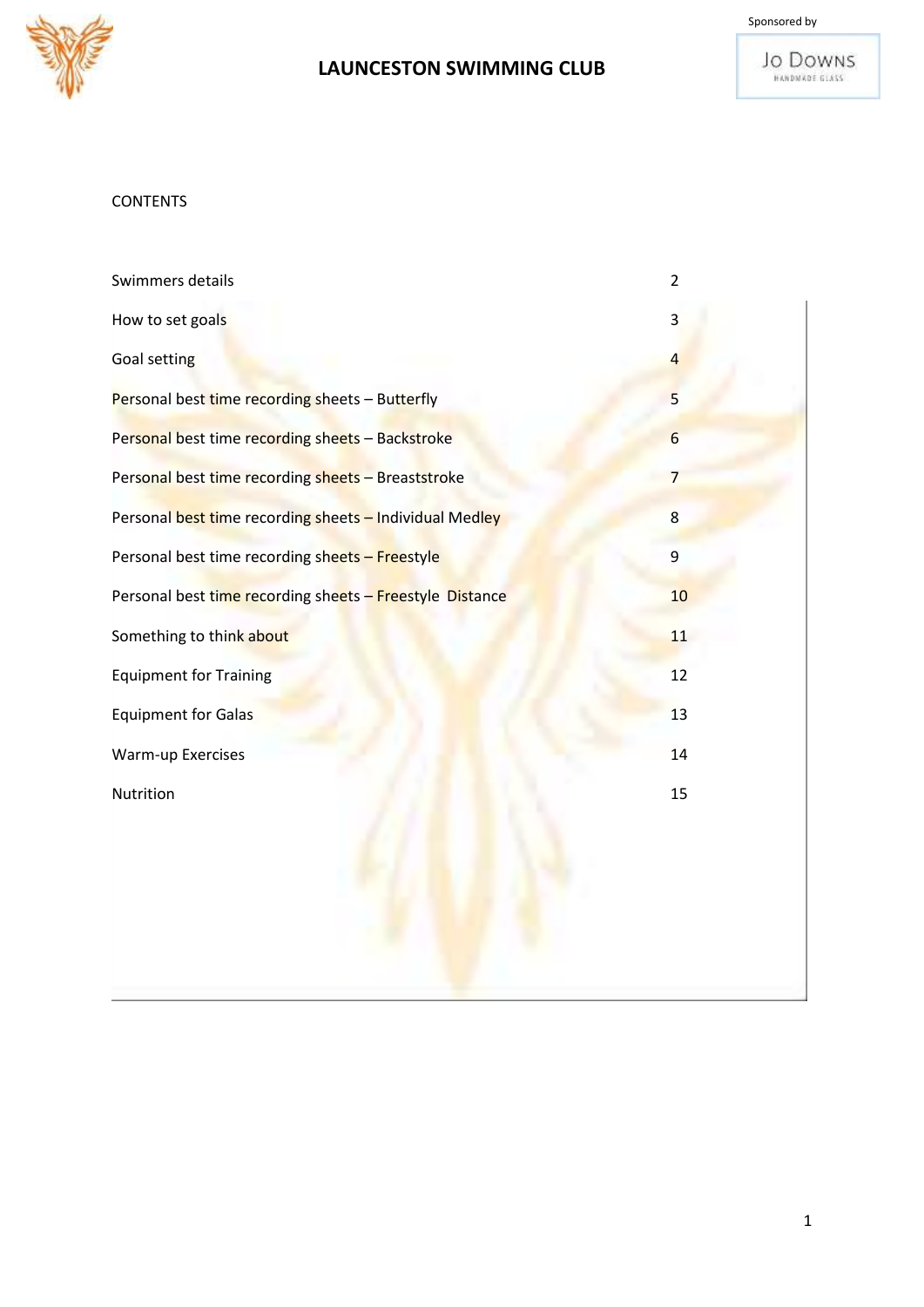



| Name                            |  |
|---------------------------------|--|
|                                 |  |
|                                 |  |
|                                 |  |
| Date of Birth                   |  |
|                                 |  |
|                                 |  |
|                                 |  |
| <b>Parents Names</b>            |  |
|                                 |  |
|                                 |  |
|                                 |  |
| Home Address                    |  |
|                                 |  |
|                                 |  |
|                                 |  |
| Telephone Number                |  |
|                                 |  |
|                                 |  |
|                                 |  |
| Main Event                      |  |
|                                 |  |
|                                 |  |
| <b>Favourite Training Set</b>   |  |
|                                 |  |
|                                 |  |
|                                 |  |
| <b>Best Swimming Experience</b> |  |
|                                 |  |
|                                 |  |
|                                 |  |

This log book is for your benefit and different swimmers will require different things from it. Please use it to keep a record of your training, competition results and personal goals and progress. To get the best use of the log book it is important that you keep it regularly updated.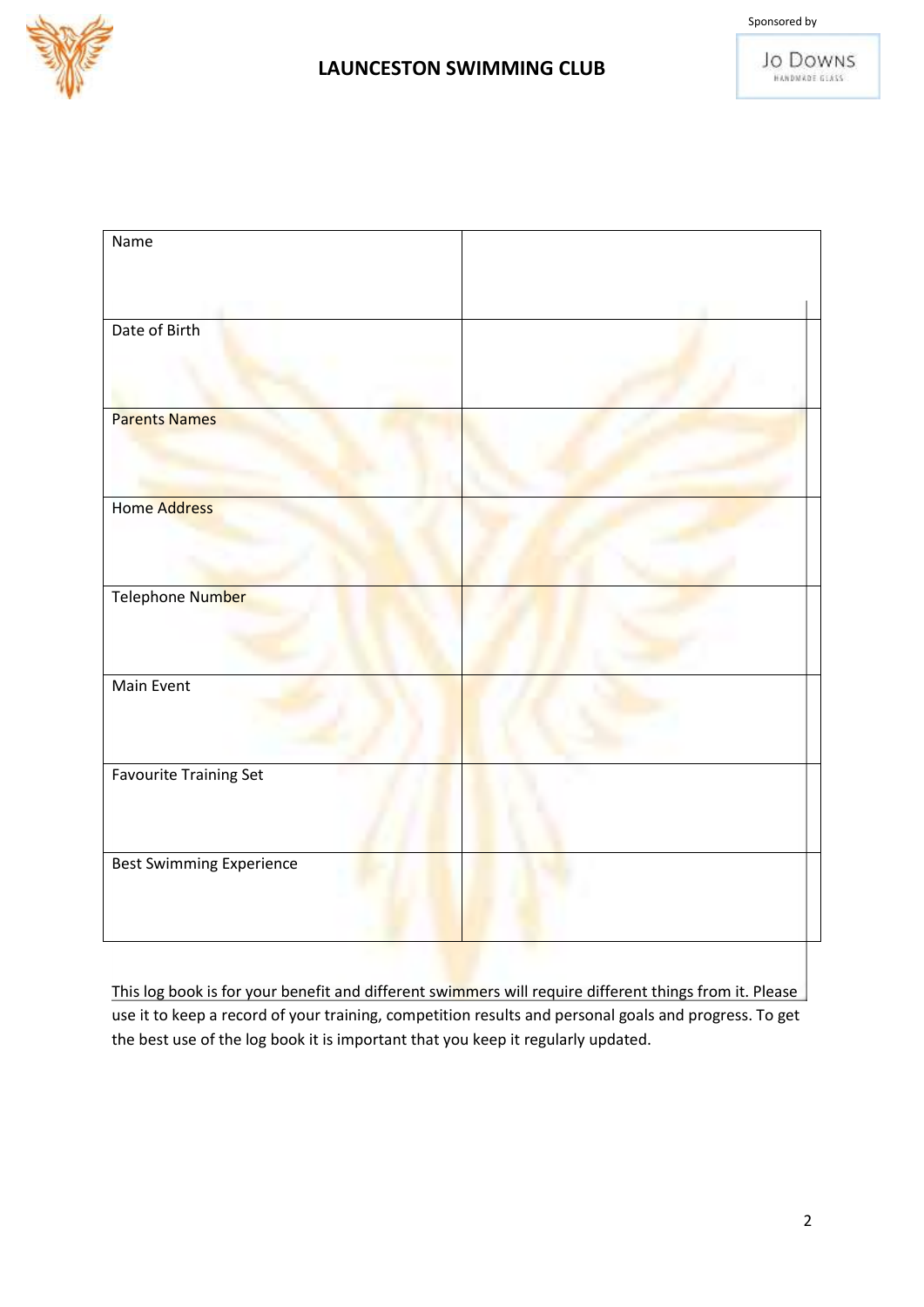



## **How to Set Goals**

You will often be told to make goals "SMART". The letters all stand for words. We are going to look at making goals "SMARTER".

| $S_{\text{pecific}}$   | Say what you want to improve. "I want to<br>improve my backstroke finish" rather than "I<br>want to improve my backstroke".                                                      |
|------------------------|----------------------------------------------------------------------------------------------------------------------------------------------------------------------------------|
| <b>Measurable</b>      | How will you judge you have reached your<br>target? "I will be able to go hard into the<br>backstroke finish every time, without looking<br>round".                              |
| Agreed                 | Speak to your coach about your goals. They can<br>help you achieve them.                                                                                                         |
| Realistic              | Try not to set a goal that is too much of a<br>challenge. If you want a County Record, set out<br>to achieve a number of small improvements<br>rather than one big one.          |
| $\mathsf{T}$ ime Bound | Give yourself time to achieve your goal. Not too<br>long or you will lose interest . 6 months<br>maximum or perhaps the date of a<br><b>Cornwall/Western County Championship</b> |
| <b>E</b> valuate       | Constantly check your progress towards your<br>goal and plan the next step.                                                                                                      |
| Recorded               | Write it down and keep a note of all the little<br>steps you take towards achieving your goal.                                                                                   |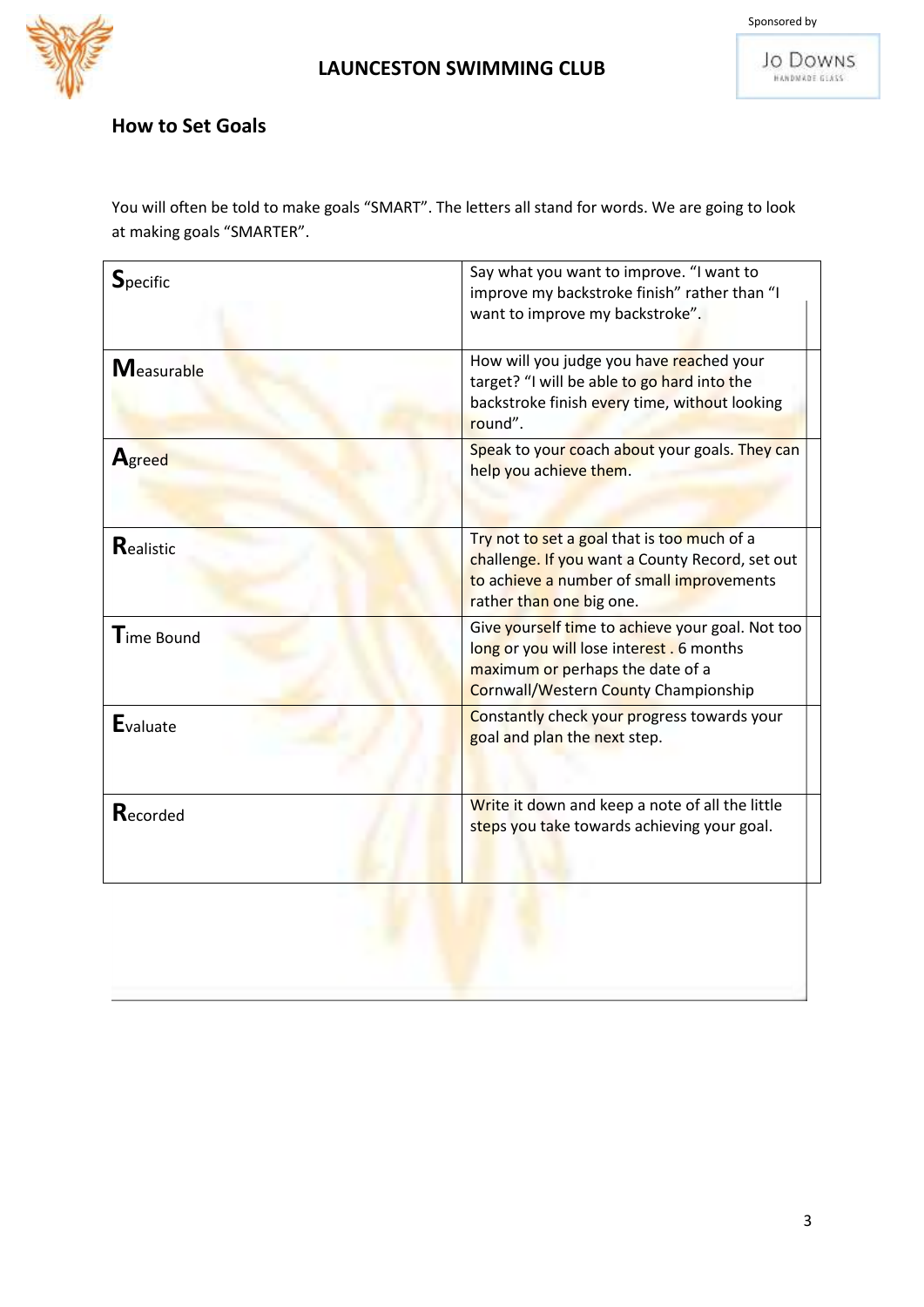



## **Goal Setting**

Date…………………………..

|                                                                                                                                                                                                                                     | Goals | How will I achieve my goals |
|-------------------------------------------------------------------------------------------------------------------------------------------------------------------------------------------------------------------------------------|-------|-----------------------------|
| Short Term (this cycle)<br>Short term goals are ones that you<br>will achieve in the near future (e.g<br>in a day, a week, a couple of<br>months). Example could be making<br>5 metres on every turn on front<br>crawl in training. |       |                             |
| Mid Term (the coming season):<br>Medium term goals are setting<br>your achievements for a couple or<br>few months' time. Example could<br>be achieving a qualifying time for<br>the counties or intermediates                       |       |                             |
| Long Term (major ambition):<br>Long Term goals are what you<br>aspire to in the future. Examples<br>are qualifying for the Regionals or<br>the Nationals or representing your<br>county or your club in an event.                   |       |                             |
| Signed by swimmer                                                                                                                                                                                                                   |       |                             |
| Signed by coach                                                                                                                                                                                                                     |       |                             |
| Date of goal setting exercise                                                                                                                                                                                                       |       |                             |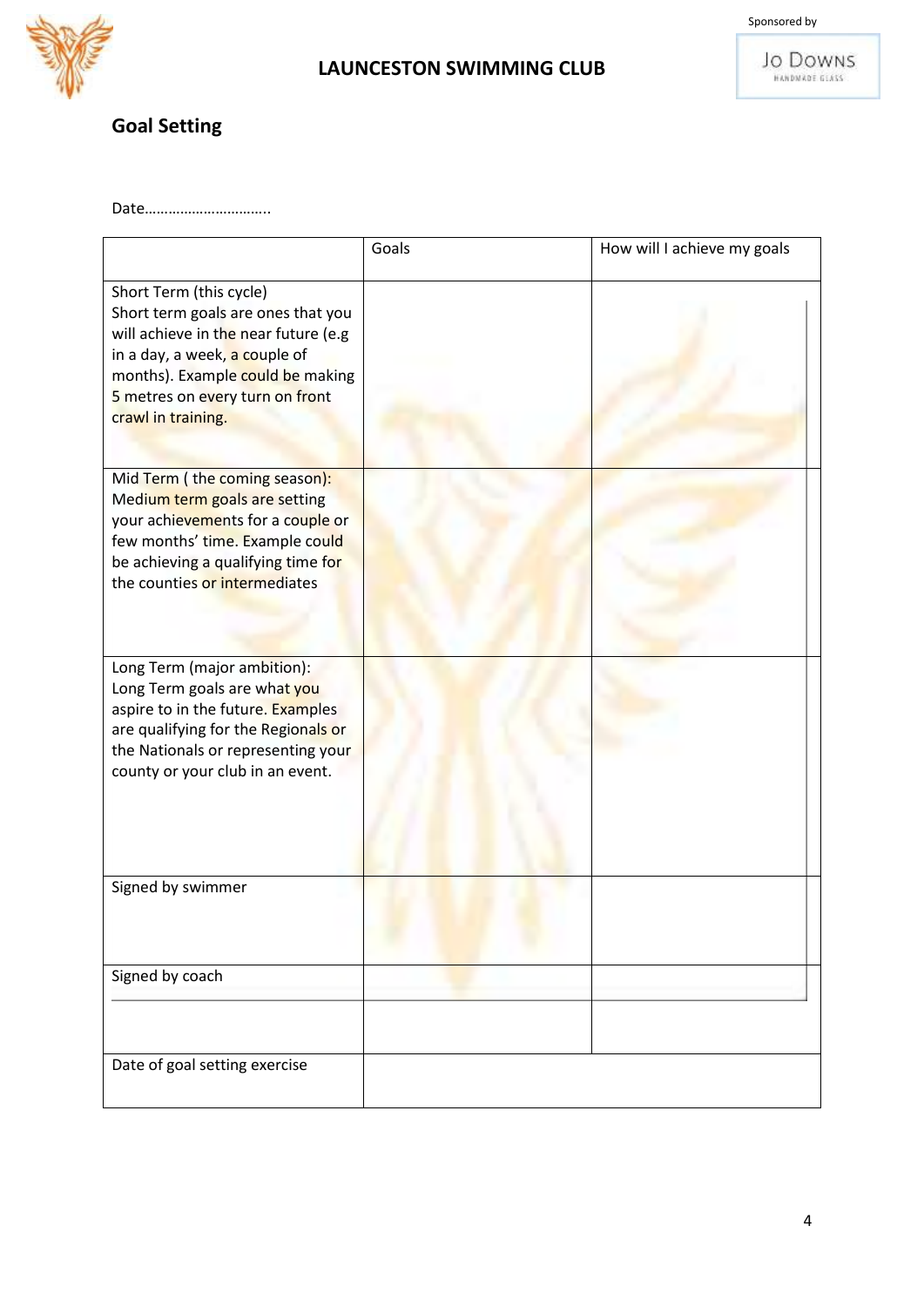



## **Butterfly Swimming Times**

| My QTs              | 50 <sub>m</sub> | 100m | 200 <sub>m</sub> |
|---------------------|-----------------|------|------------------|
| Cornwall County Age |                 |      |                  |
| Western County Age  |                 |      |                  |

| Date | 50 <sub>m</sub> | 100m | 200m | Venue/competition |
|------|-----------------|------|------|-------------------|
|      |                 |      |      |                   |
|      |                 |      |      |                   |
|      |                 |      |      |                   |
|      |                 |      |      |                   |
|      |                 |      |      |                   |
|      |                 |      |      |                   |
|      |                 |      |      |                   |
|      |                 |      |      |                   |
|      |                 |      |      |                   |
|      |                 |      |      |                   |
|      |                 |      |      |                   |
|      |                 |      |      |                   |
|      |                 |      |      |                   |
|      |                 |      |      |                   |
|      |                 |      |      |                   |
|      |                 |      |      |                   |
|      |                 |      |      |                   |
|      |                 |      |      |                   |
|      |                 |      |      |                   |
|      |                 |      |      |                   |
|      |                 |      |      |                   |
|      |                 |      |      |                   |
|      |                 |      |      |                   |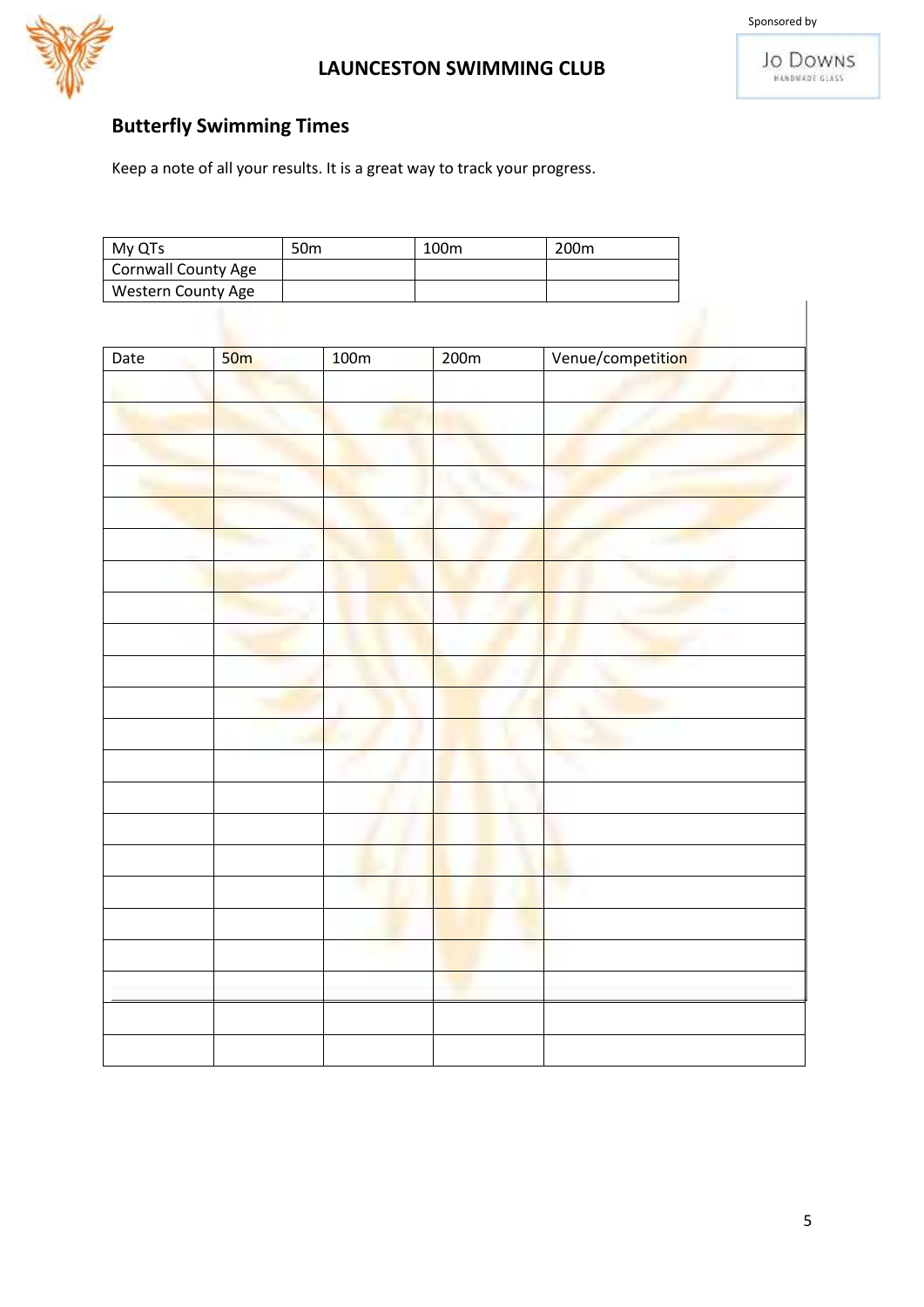



## **Backstroke Swimming Times**

| My QTs              | 50 <sub>m</sub> | 100m | 200 <sub>m</sub> |
|---------------------|-----------------|------|------------------|
| Cornwall County Age |                 |      |                  |
| Western County Age  |                 |      |                  |

| Date | 50 <sub>m</sub> | 100m | 200m | Venue/competition |
|------|-----------------|------|------|-------------------|
|      |                 |      |      |                   |
|      |                 |      |      |                   |
|      |                 |      |      |                   |
|      |                 |      |      |                   |
|      |                 |      |      |                   |
|      |                 |      |      |                   |
|      |                 |      |      |                   |
|      |                 |      |      |                   |
|      |                 |      |      |                   |
|      |                 |      |      |                   |
|      |                 |      |      |                   |
|      |                 |      |      |                   |
|      |                 |      |      |                   |
|      |                 |      |      |                   |
|      |                 |      |      |                   |
|      |                 |      |      |                   |
|      |                 |      |      |                   |
|      |                 |      |      |                   |
|      |                 |      |      |                   |
|      |                 |      |      |                   |
|      |                 |      |      |                   |
|      |                 |      |      |                   |
|      |                 |      |      |                   |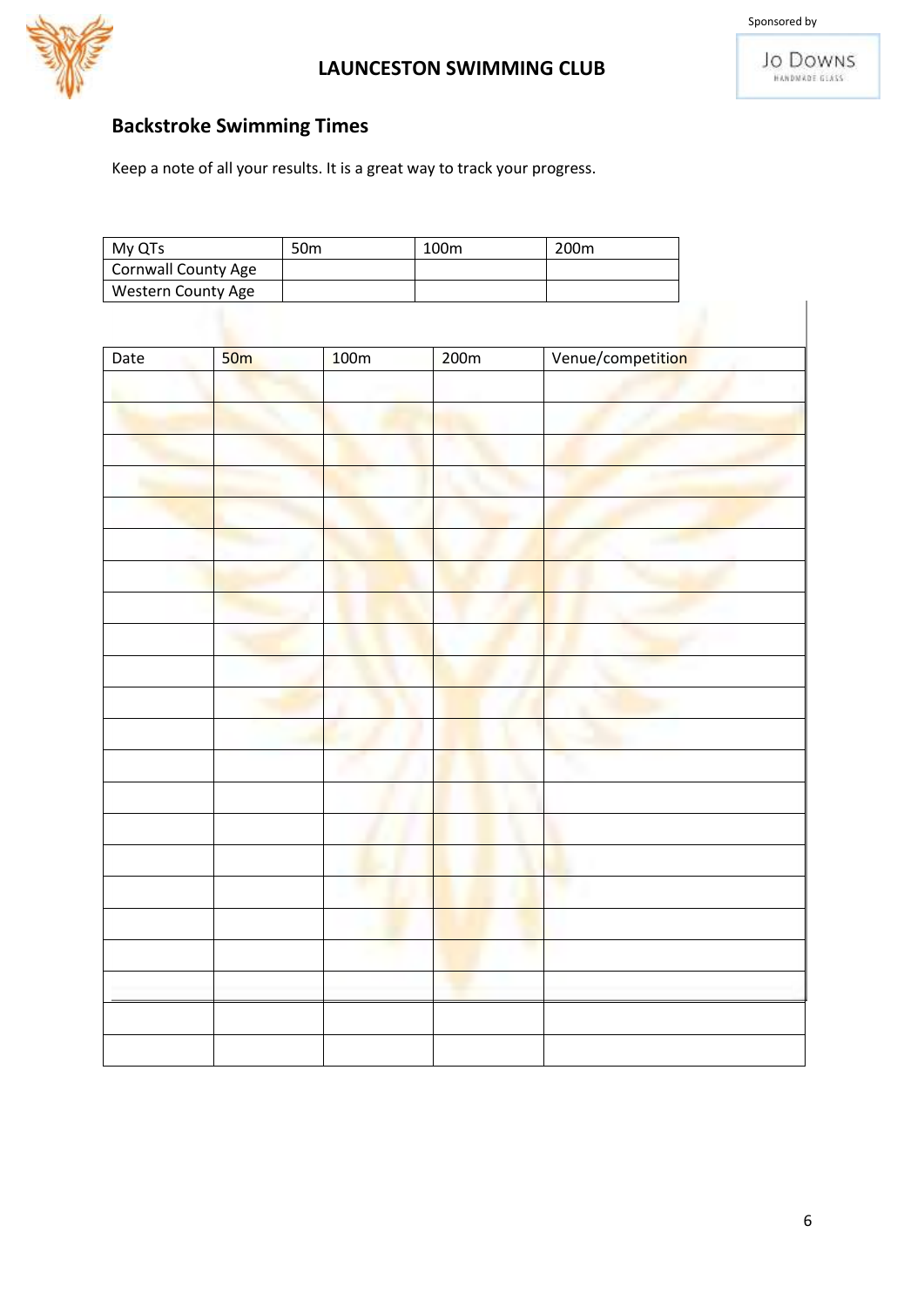



## **Breaststroke Swimming Times**

| My QTs                     | 50m | 100 <sub>m</sub> | 200 <sub>m</sub> |
|----------------------------|-----|------------------|------------------|
| <b>Cornwall County Age</b> |     |                  |                  |
| Western County Age         |     |                  |                  |

| Date | 50 <sub>m</sub> | 100m | 200m | Venue/competition |
|------|-----------------|------|------|-------------------|
|      |                 |      |      |                   |
|      |                 |      |      |                   |
|      |                 |      |      |                   |
|      |                 |      |      |                   |
|      |                 |      |      |                   |
|      |                 |      |      |                   |
|      |                 |      |      |                   |
|      |                 |      |      |                   |
|      |                 |      |      |                   |
|      |                 |      |      |                   |
|      |                 |      |      |                   |
|      |                 |      |      |                   |
|      |                 |      |      |                   |
|      |                 |      |      |                   |
|      |                 |      |      |                   |
|      |                 |      |      |                   |
|      |                 |      |      |                   |
|      |                 |      |      |                   |
|      |                 |      |      |                   |
|      |                 |      |      |                   |
|      |                 |      |      |                   |
|      |                 |      |      |                   |
|      |                 |      |      |                   |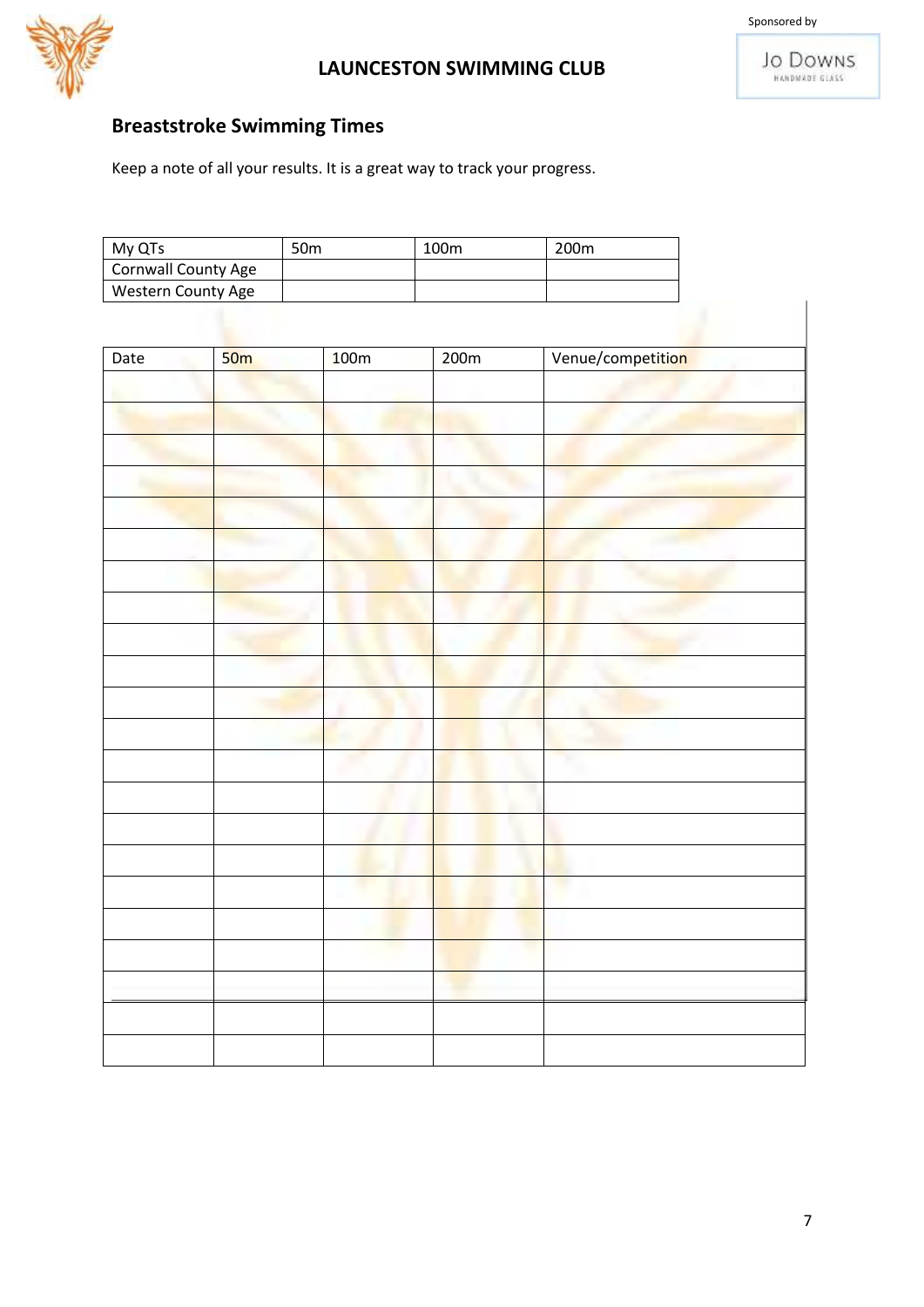



## **Individual Medley Swimming Times**

| My QTs                     | 100m | 200 <sub>m</sub> | 400m |
|----------------------------|------|------------------|------|
| <b>Cornwall County Age</b> |      |                  |      |
| Western County Age         |      |                  |      |

| Date | 50 <sub>m</sub> | 100m | 200m | Venue/competition |
|------|-----------------|------|------|-------------------|
|      |                 |      |      |                   |
|      |                 |      |      |                   |
|      |                 |      |      |                   |
|      |                 |      |      |                   |
|      |                 |      |      |                   |
|      |                 |      |      |                   |
|      |                 |      |      |                   |
|      |                 |      |      |                   |
|      |                 |      |      |                   |
|      |                 |      |      |                   |
|      |                 |      |      |                   |
|      |                 |      |      |                   |
|      |                 |      |      |                   |
|      |                 |      |      |                   |
|      |                 |      |      |                   |
|      |                 |      |      |                   |
|      |                 |      |      |                   |
|      |                 |      |      |                   |
|      |                 |      |      |                   |
|      |                 |      |      |                   |
|      |                 |      |      |                   |
|      |                 |      |      |                   |
|      |                 |      |      |                   |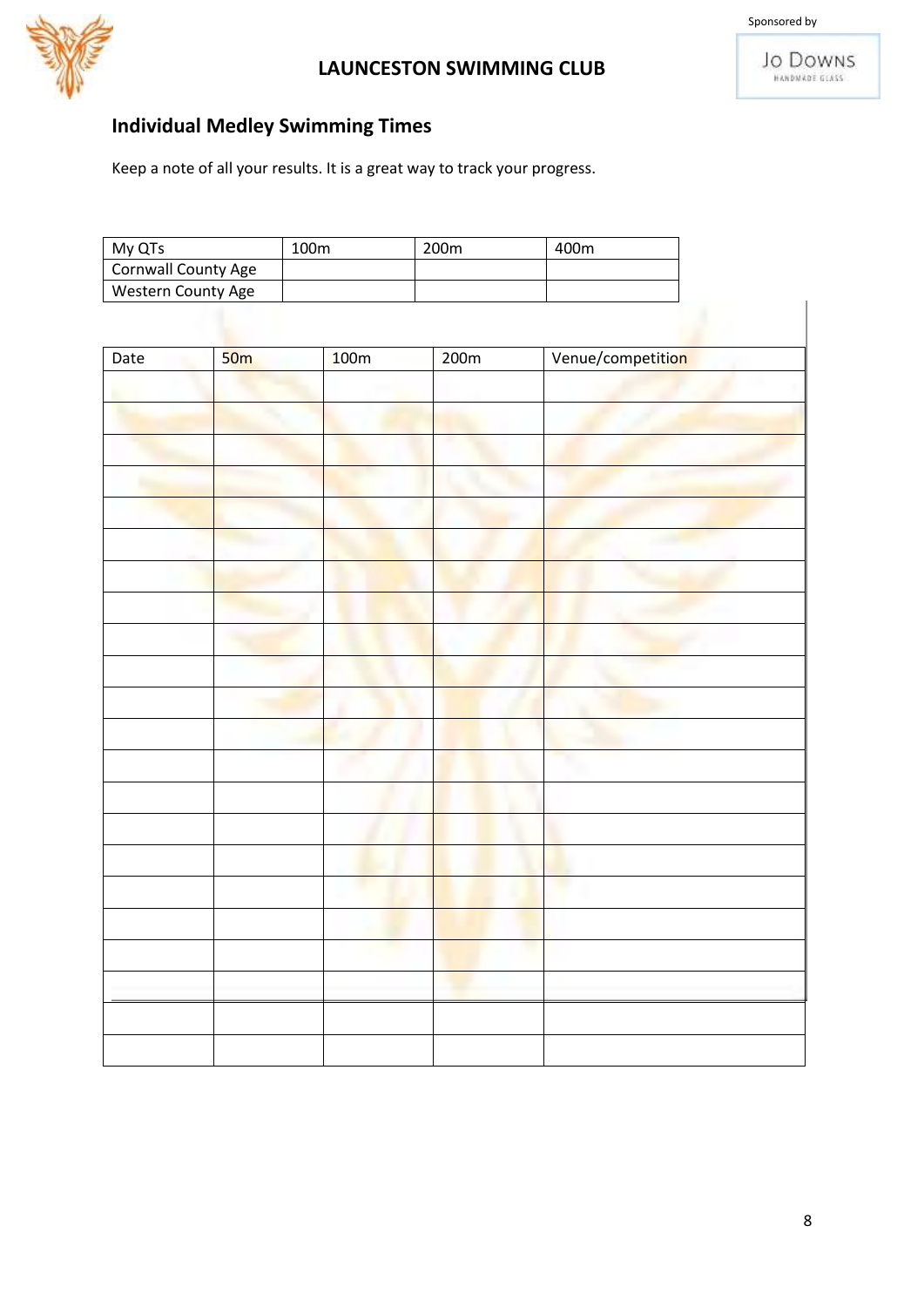



## **Freestyle Swimming Times**

| My QTs              | 50 <sub>m</sub> | 100m | 200 <sub>m</sub> |
|---------------------|-----------------|------|------------------|
| Cornwall County Age |                 |      |                  |
| Western County Age  |                 |      |                  |

| Date | 50 <sub>m</sub> | 100m | 200m | Venue/competition |
|------|-----------------|------|------|-------------------|
|      |                 |      |      |                   |
|      |                 |      |      |                   |
|      |                 |      |      |                   |
|      |                 |      |      |                   |
|      |                 |      |      |                   |
|      |                 |      |      |                   |
|      |                 |      |      |                   |
|      |                 |      |      |                   |
|      |                 |      |      |                   |
|      |                 |      |      |                   |
|      |                 |      |      |                   |
|      |                 |      |      |                   |
|      |                 |      |      |                   |
|      |                 |      |      |                   |
|      |                 |      |      |                   |
|      |                 |      |      |                   |
|      |                 |      |      |                   |
|      |                 |      |      |                   |
|      |                 |      |      |                   |
|      |                 |      |      |                   |
|      |                 |      |      |                   |
|      |                 |      |      |                   |
|      |                 |      |      |                   |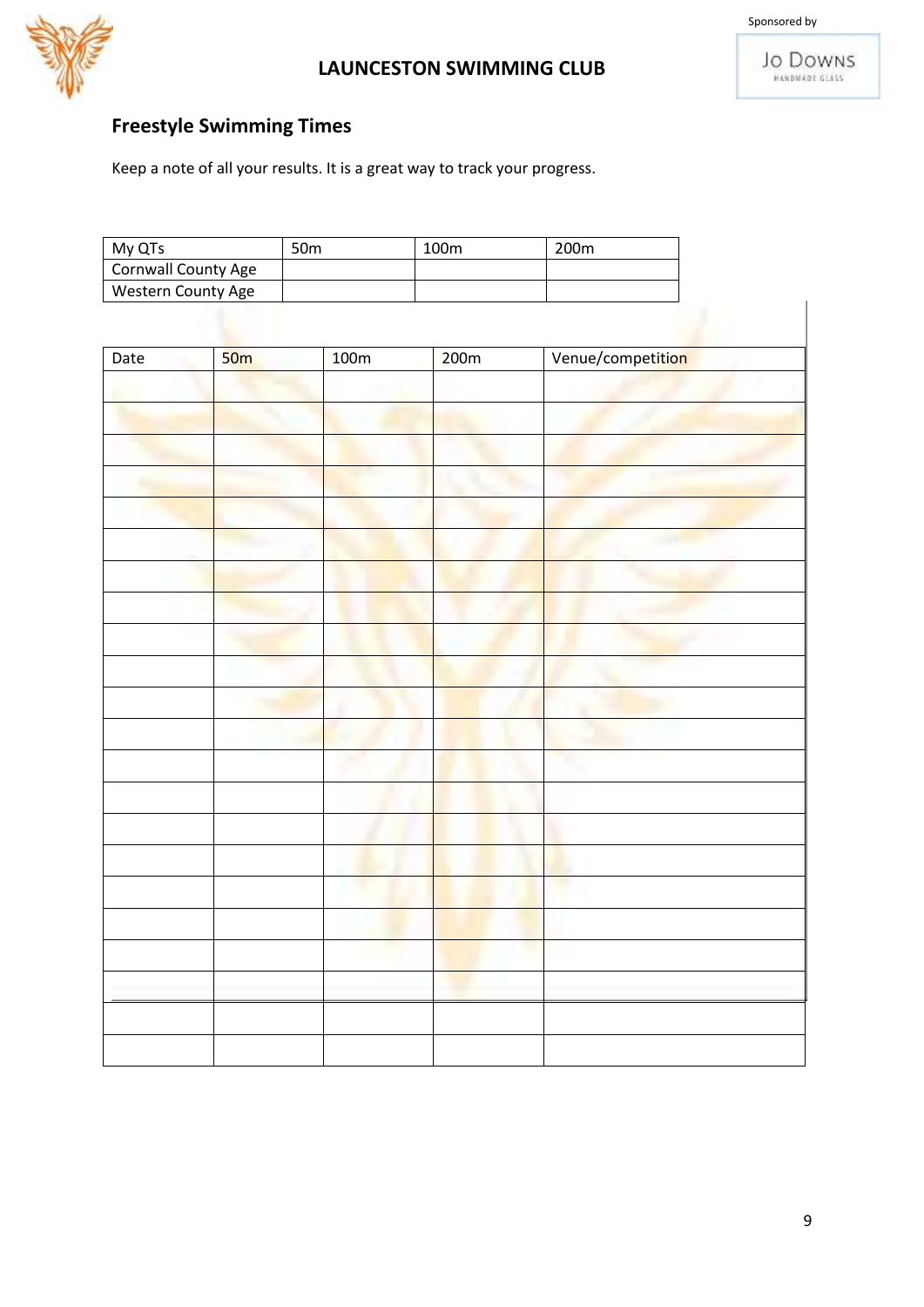



## **Distance Freestyle Swimming Times**

| My QTs              | 400m | 800 <sub>m</sub> | 1500m |
|---------------------|------|------------------|-------|
| Cornwall County Age |      |                  |       |
| Western County Age  |      |                  |       |

| Date | 400m | 800m | 1500m | Venue/competition |
|------|------|------|-------|-------------------|
|      |      |      |       |                   |
|      |      |      |       |                   |
|      |      |      |       |                   |
|      |      |      |       |                   |
|      |      |      |       |                   |
|      |      |      |       |                   |
|      |      |      |       |                   |
|      |      |      |       |                   |
|      |      |      |       |                   |
|      |      |      |       |                   |
|      |      |      |       |                   |
|      |      |      |       |                   |
|      |      |      |       |                   |
|      |      |      |       |                   |

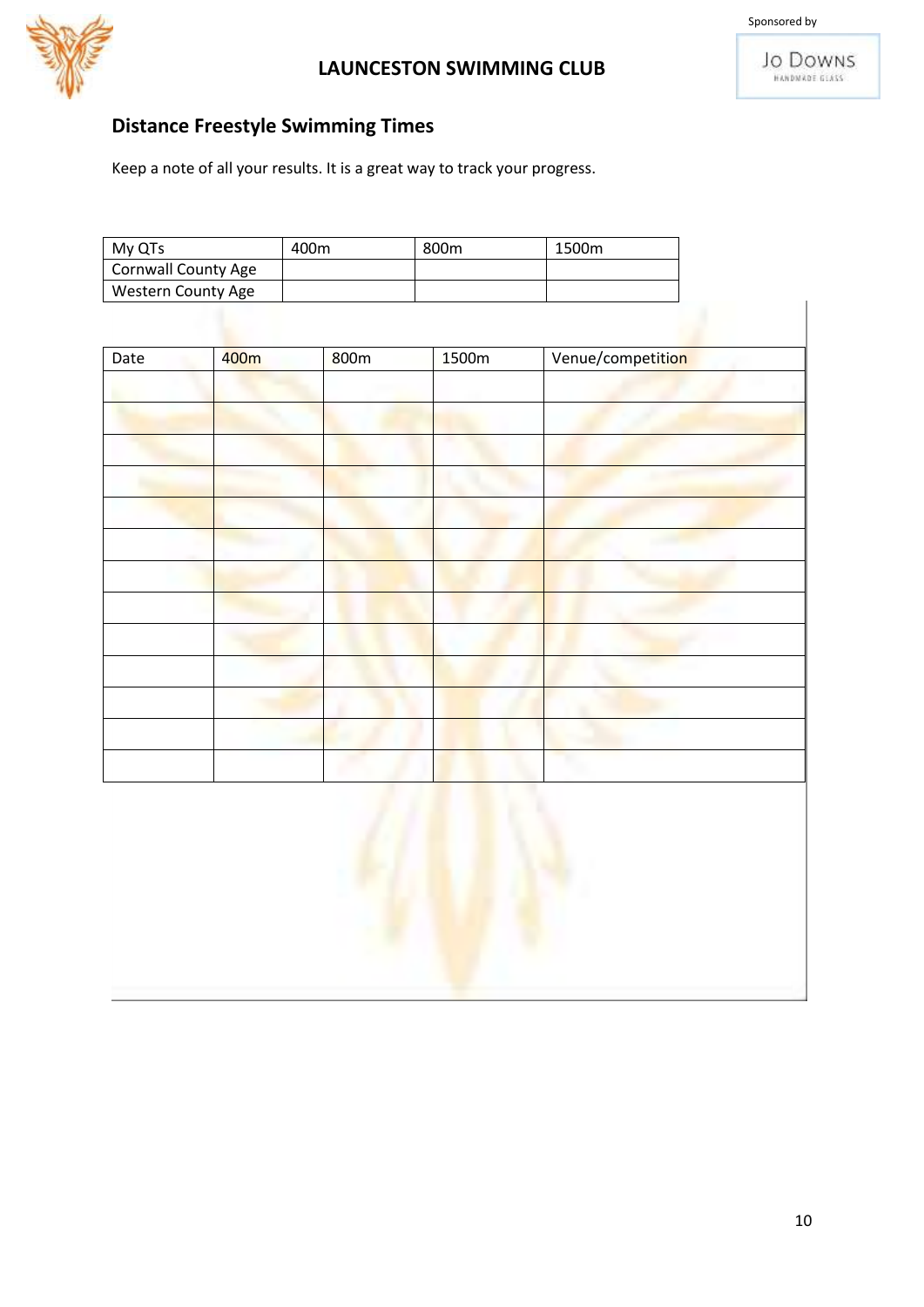

# **Somethings to think about**

| <b>Training Considerations</b>                                                                     | Keep a tally by<br>ticking every time<br>used |
|----------------------------------------------------------------------------------------------------|-----------------------------------------------|
| Think about stroke technique                                                                       |                                               |
| Streamline every start, push off and turn                                                          |                                               |
| Take two strokes out of every start or turn before breathing on fly<br>and front crawl             |                                               |
| Finish each repeat as if it were a race finish                                                     |                                               |
| Do all stroke drills 100% correctly                                                                |                                               |
| Go beyond the flags out of every turn.                                                             |                                               |
| Leave on time for every training repeat.                                                           |                                               |
| Look at the clock at the start and finish of every repeat.                                         |                                               |
| Touch with two hands on all Fly and Breaststroke lengths                                           |                                               |
| Start each Backstroke repeat on alternate arms as you turn on both<br>arms during a backstroke set |                                               |
| Work on fly kicks out of the front crawl tumble turn                                               |                                               |
| Practice turning both ways on all strokes                                                          |                                               |
| Go to the toilet only between sets.                                                                |                                               |
| Work on the distance you kick backstroke under water every start<br>and turn.                      |                                               |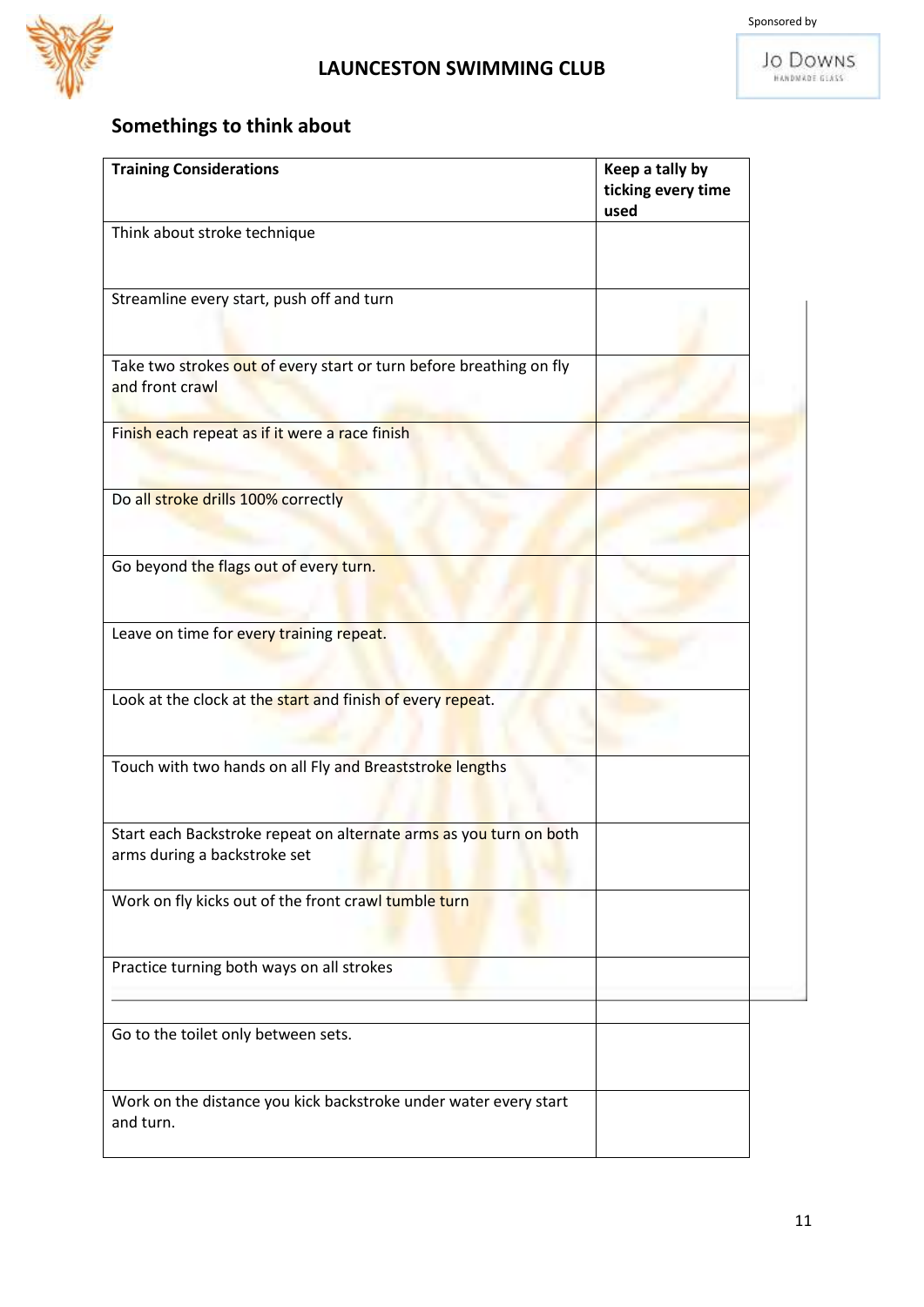

**JO DOWNS** 

# **Equipment for training**

| <b>Equipment</b>                                                                                                                                                                                  | <b>Checklist</b> |
|---------------------------------------------------------------------------------------------------------------------------------------------------------------------------------------------------|------------------|
| You need a bag which is not only big enough to hold your swimming<br>kit, but also big enough to put all your clothes into so they will be<br>safely contained in your bag while you are swimming |                  |
| Water bottle (plastic) – ideally sports top – filled with weak juice or<br>water 1 or 2 litre capacity                                                                                            |                  |
| Spare goggles and hat                                                                                                                                                                             |                  |
| Spare costume / trunks. Swimwear can suddenly go baggy or see-<br>through. Trunk strings snap or get themselves in knots. Costumes rub.                                                           |                  |
| Wet bag - a large string bag in which you can keep all your poolside<br>kit, float, pull buoy, flippers, etc.                                                                                     |                  |
| Flippers. Swimmers up to and including Junior Squads, medium length<br>soft flippers.                                                                                                             |                  |
| Pull buoy . Please be aware that these come in two sizes. Juniors<br>should have the smaller size                                                                                                 |                  |
| Kickboard/float                                                                                                                                                                                   |                  |
| Finger paddles                                                                                                                                                                                    |                  |
| Logbook.                                                                                                                                                                                          |                  |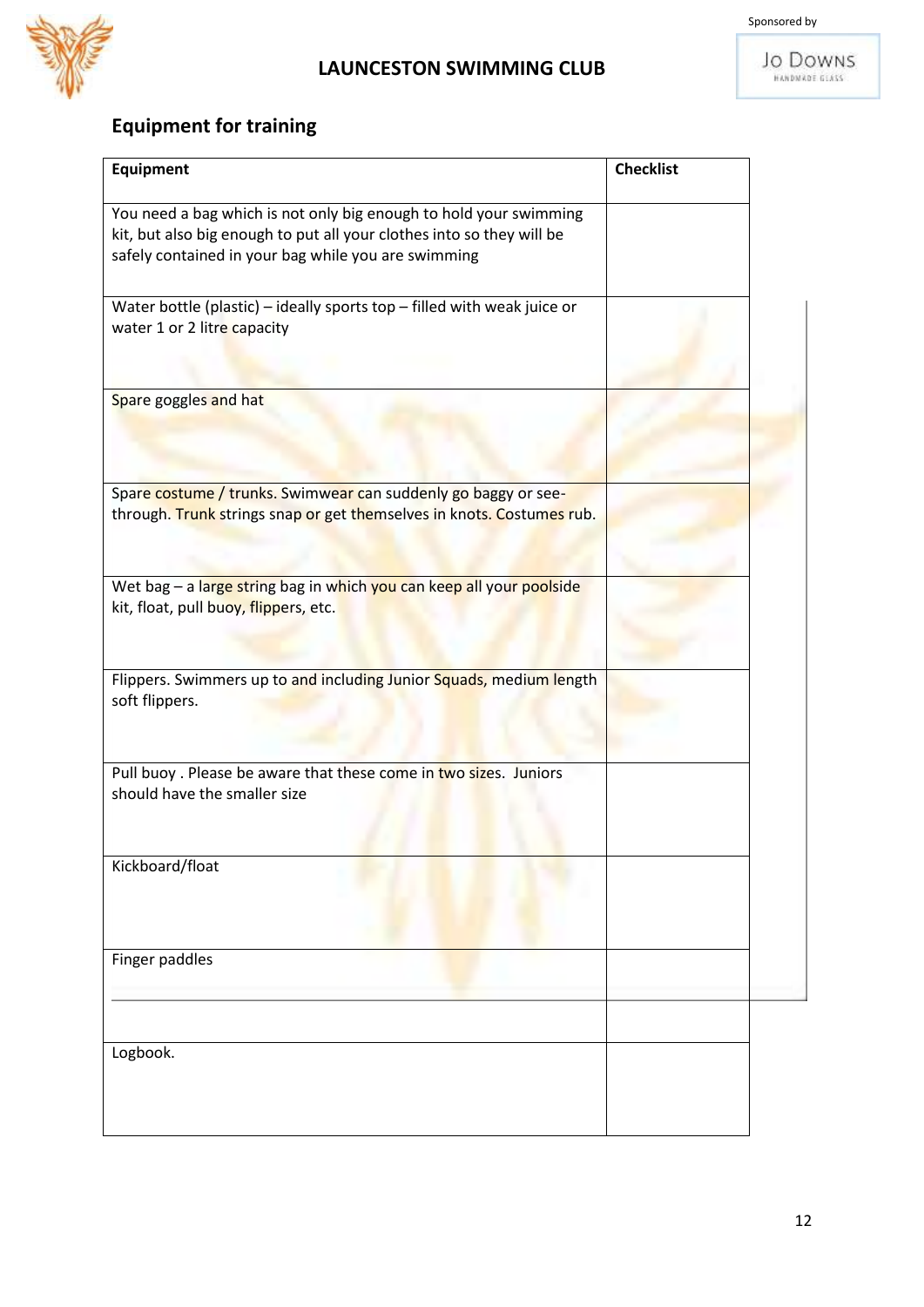

 $\overline{1}$ 

**JO DOWNS** 

# **Equipment for galas**

| <b>Equipment</b>                              | Quantity       | Reason                                                                                                                                                                                                                                                                                       |
|-----------------------------------------------|----------------|----------------------------------------------------------------------------------------------------------------------------------------------------------------------------------------------------------------------------------------------------------------------------------------------|
| Goggles                                       | 2 pairs        | Goggles do break. Last minute borrowed goggles may leak or fall<br>off                                                                                                                                                                                                                       |
| Club Hat                                      | 2 hats         | Hats tear. Don't rely on being able to borrow one from someone<br>else.                                                                                                                                                                                                                      |
| T shirt (preferably a<br>club poolside shirt) | $\overline{1}$ | Wet bodies get cold even in the warm atmosphere of a<br>swimming pool. Injuries to muscles are much more likely if you<br>are cool or have cold muscles.                                                                                                                                     |
| Poolside shoes                                | $\mathbf{1}$   | Requirement for when leaving poolside                                                                                                                                                                                                                                                        |
| <b>Towels</b>                                 | $\overline{2}$ | Drying off after the warm up and one or two events makes for a<br>very wet towel. Another nice dry one for your final dry before<br>putting your clothes on prevents you getting cold.                                                                                                       |
| Costumes/trunks                               | $\overline{2}$ | Ideally, you should dry off after the warm up and every event and<br>change into a dry costume rather than stand around in wet<br>swimwear. Always have a spare in case the one you elect to wear<br>is uncomfortable. Trunks have a nasty habit of the tie going just<br>at a critical time |
| Water bottle                                  | $\mathbf{1}$   | Filled with weak juice or water $-$ keep drinking or you may<br>dehydrate                                                                                                                                                                                                                    |
| Swim bag                                      | $\mathbf{1}$   | Keep all your belongings in your bag. Never leave your hat and<br>goggles on top of your bag between races – there is nothing<br>worse than finding them missing just before you go up to swim.                                                                                              |
| Snack                                         | As required    | Care has to be taken when eating at a meet. A snack within 15<br>mins of finishing some races may be beneficial - it's best to ask a<br>coach or the team manager                                                                                                                            |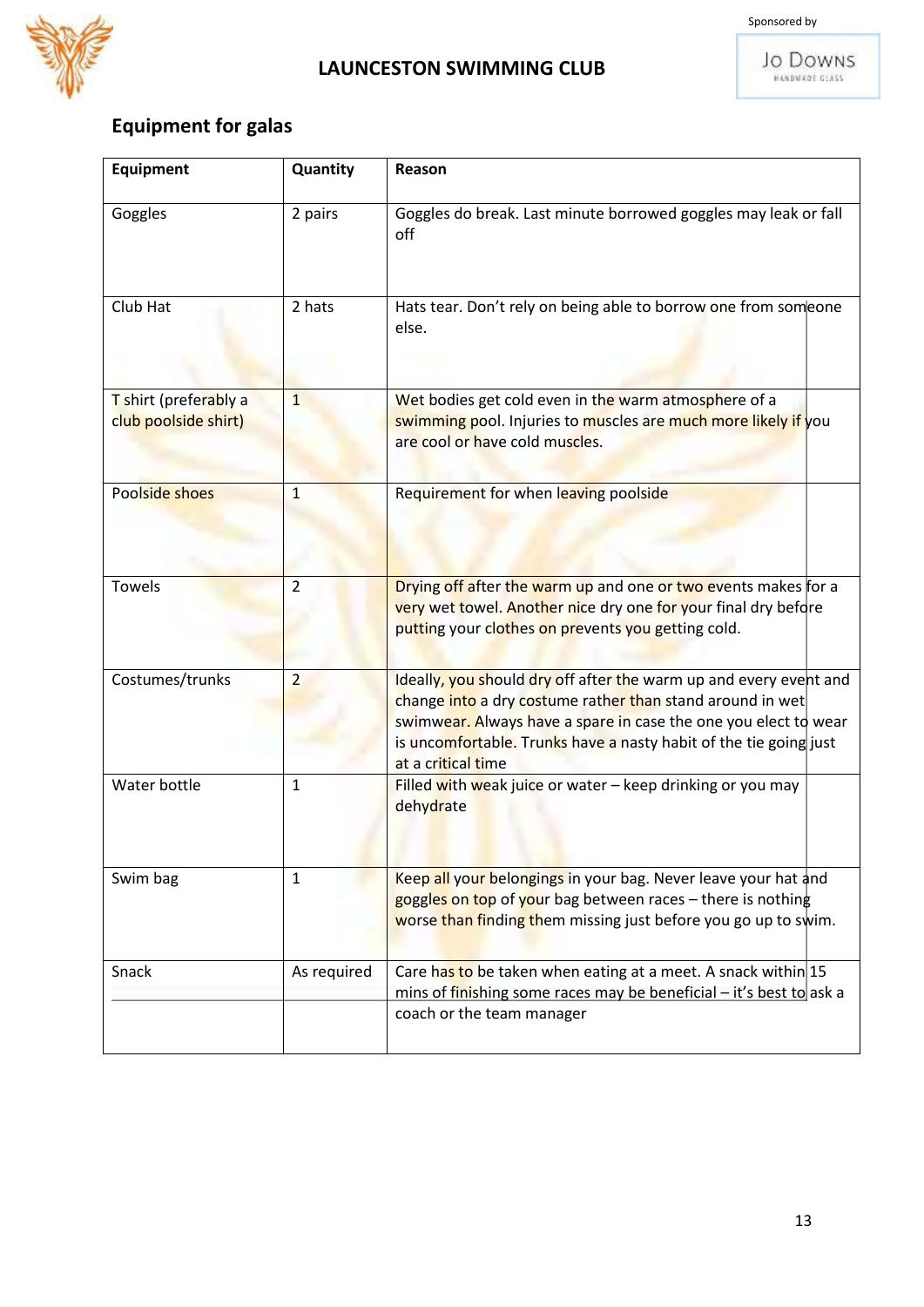

Jo Downs HANDMADE GLASS



#### **Warm Up Exercises (pre training and competition pool warm up)**

Make sure your body is warm before you start your warm up in the pool. Gentle warm up exercises as listed below will be enough:

- Mobilization (8 movements per each exercise)
	- o Shoulder Roll
	- o Arm Swing
	- o Hip rotations, increase size of circles
	- o Forward leg swings , toes pointing forward
	- o Sideway leg swings, toes pointing to the side
	- o Ankle rotation (for breaststrokers)
- Jog on Spot - Land lightly, knees unlocked, hip forward, back straight
	- Jog on spot vary speed
		- 10 sec slow jog followed by 10 sec sprint x 3

In the pool - Do not be tempted to sprint the pool warm up! Start easy and progress throughout the warm up to prepare.